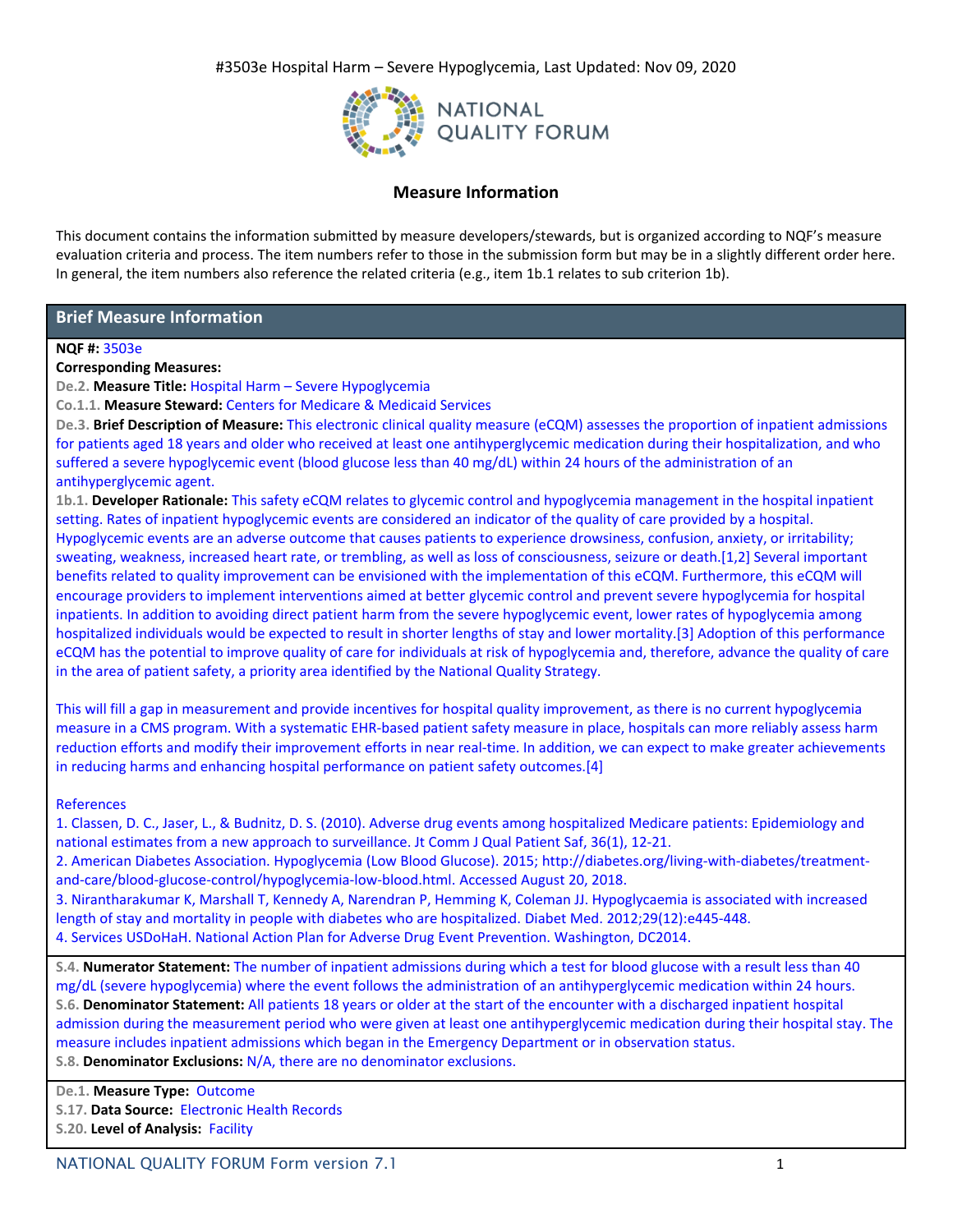**IF Endorsement Maintenance – Original Endorsement Date:** Oct 23, 2019 **Most Recent Endorsement Date:** Oct 23, 2019

**IF this measure is included in a composite, NQF Composite#/title:**

**IF this measure is paired/grouped, NQF#/title:**

De.4. IF PAIRED/GROUPED, what is the reason this measure must be reported with other measures to appropriately interpret **results?** N/A

# **1. Evidence, Performance Gap, Priority – Importance to Measure and Report**

Extent to which the specific measure focus is evidence-based, important to making significant gains in healthcare quality, and improving health outcomes for a specific high-priority (high-impact) aspect of healthcare where there is variation in or overall lessthan-optimal performance. Measures must be judged to meet all sub criteria to pass this criterion and be evaluated against the *remaining criteria.*

**1a. Evidence to Support the Measure Focus – See attached Evidence Submission Form** Hospital Harm Severe Hypoglycemia NQF Evidence Submission Form.docx

**1a.1 For Maintenance of Endorsement: Is there new evidence about the measure since the last update/submission?**  Do not remove any existing information. If there have been any changes to evidence, the Committee will consider the new evidence. Please use the most current version of the evidence attachment (v7.1). Please use red font to indicate updated evidence.

#### Yes

### **1b. Performance Gap**

Demonstration of quality problems and opportunity for improvement, i.e., data demonstrating:

- considerable variation, or overall less-than-optimal performance, in the quality of care across providers; and/or
	- Disparities in care across population groups.

# 1b.1. Briefly explain the rationale for this measure  $(e.g., how the measure will improve the quality of care, the benefits or$ *improvements in quality envisioned by use of this measure)*

If a COMPOSITE (e.g., combination of component measure scores, all-or-none, any-or-none), SKIP this question and answer the *composite questions.*

This safety eCQM relates to glycemic control and hypoglycemia management in the hospital inpatient setting. Rates of inpatient hypoglycemic events are considered an indicator of the quality of care provided by a hospital. Hypoglycemic events are an adverse outcome that causes patients to experience drowsiness, confusion, anxiety, or irritability; sweating, weakness, increased heart rate, or trembling, as well as loss of consciousness, seizure or death.[1,2] Several important benefits related to quality improvement can be envisioned with the implementation of this eCQM. Furthermore, this eCQM will encourage providers to implement interventions aimed at better glycemic control and prevent severe hypoglycemia for hospital inpatients. In addition to avoiding direct patient harm from the severe hypoglycemic event, lower rates of hypoglycemia among hospitalized individuals would be expected to result in shorter lengths of stay and lower mortality.[3] Adoption of this performance eCQM has the potential to improve quality of care for individuals at risk of hypoglycemia and, therefore, advance the quality of care in the area of patient safety, a priority area identified by the National Quality Strategy.

This will fill a gap in measurement and provide incentives for hospital quality improvement, as there is no current hypoglycemia measure in a CMS program. With a systematic EHR-based patient safety measure in place, hospitals can more reliably assess harm reduction efforts and modify their improvement efforts in near real-time. In addition, we can expect to make greater achievements in reducing harms and enhancing hospital performance on patient safety outcomes.[4]

#### References

1. Classen, D. C., Jaser, L., & Budnitz, D. S. (2010). Adverse drug events among hospitalized Medicare patients: Epidemiology and national estimates from a new approach to surveillance. Jt Comm J Qual Patient Saf, 36(1), 12-21.

2. American Diabetes Association. Hypoglycemia (Low Blood Glucose). 2015; http://diabetes.org/living-with-diabetes/treatmentand-care/blood-glucose-control/hypoglycemia-low-blood.html. Accessed August 20, 2018.

3. Nirantharakumar K, Marshall T, Kennedy A, Narendran P, Hemming K, Coleman JJ. Hypoglycaemia is associated with increased length of stay and mortality in people with diabetes who are hospitalized. Diabet Med. 2012;29(12):e445-448. 4. Services USDoHaH. National Action Plan for Adverse Drug Event Prevention. Washington, DC2014.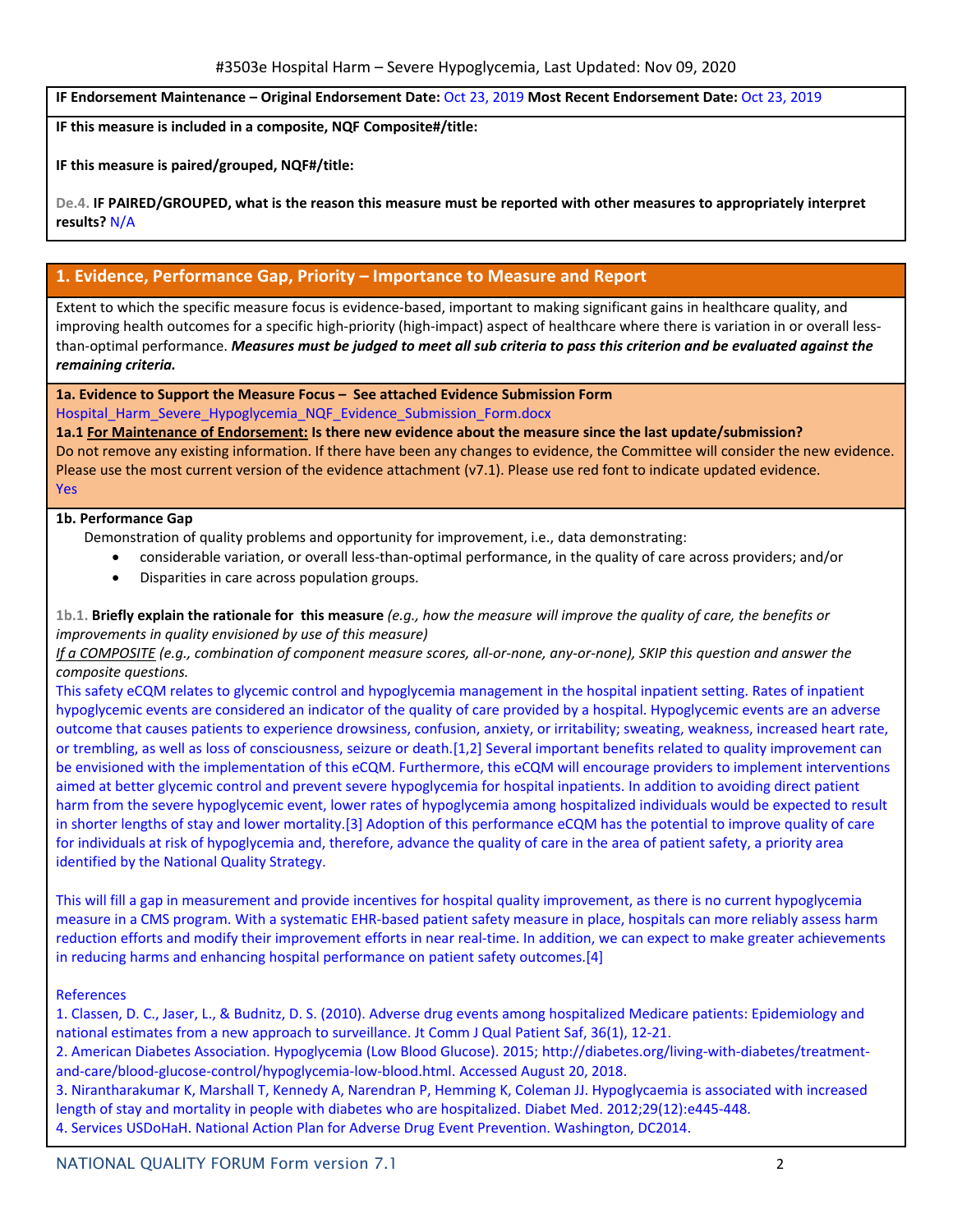1b.2. Provide performance scores on the measure as specified (current and over time) at the specified level of analysis. (This is required for maintenance of endorsement. Include mean, std dev, min, max, interquartile range, scores by decile. Describe the data source including number of measured entities; number of patients; dates of data; if a sample, characteristics of the entities include.) This information also will be used to address the sub-criterion on improvement (4b1) under Usability and Use. This eCQM was tested with 2 test sites (6 hospitals) in 2 states (located in Midwest, South). Hospitals varied in size (50-1,000 beds, and 200-3,800 beds) and EHR system (Cerner, Epic), and were both teaching hospitals in urban settings. A detailed breakdown of the characteristics of the measured facilities and the patient population can be found in the attached Measure Testing Form (Beta Datasets 1 and 2).

The measure performance, including the denominator, numerator, and measure rate by hospital, follows.

Hospital Test Site 1 (Beta dataset 1 per Testing Form)

- Number of Hospitals: 4
- Data collection period: Discharges between 1/1/2017 12/31/2017
- Denominator: 7,748
- Numerator: 195
- Performance rate: 2.52%
- 95% confidence interval: 2.18%, 2.89%
- Standard Deviation: 1.20%

Hospital Test Site 2 (Beta dataset 2 per Testing Form)

- Number of Hospitals: 2
- Data collection period: Discharges between 1/1/2017 12/31/2017
- Denominator: 5,888
- Numerator: 174
- Performance rate: 2.96%
- 95% confidence interval: 2.54%, 3.42%
- Standard Deviation: 0.30%

Overall Performance

- Number of Hospitals: 6
- Performance Rate: 2.71%
- 95% confidence interval: 2.44%, 2.99%
- Standard deviation: 1.00%
- Range: 1.05% to 3.56%

1b.3. If no or limited performance data on the measure as specified is reported in 1b2, then provide a summary of data from the literature that indicates opportunity for improvement or overall less than optimal performance on the specific focus of **measurement.**

N/A

1b.4. Provide disparities data from the measure as specified (current and over time) by population group, e.g., by race/ethnicity,

gender, age, insurance status, socioeconomic status, and/or disability. (This is required for maintenance of endorsement. Describe the data source including number of measured entities; number of patients; dates of data; if a sample, characteristics of the entities included.) For measures that show high levels of performance, i.e., "topped out", disparities data may demonstrate an opportunity for improvement/gap in care for certain sub-populations. This information also will be used to address the sub-criterion on *improvement (4b1) under Usability and Use.*

Data below are from initial development testing; this eCQM is not yet implemented.

The measure performance was stratified for disparities by age, race, ethnicity, and payer source.

Hospital Test Site 1 (Beta dataset 1 per Testing Form)

- Number of Hospitals: 4
- Data collection period: 1/1/2017 12/31/2017
- Denominator (admissions): 7,748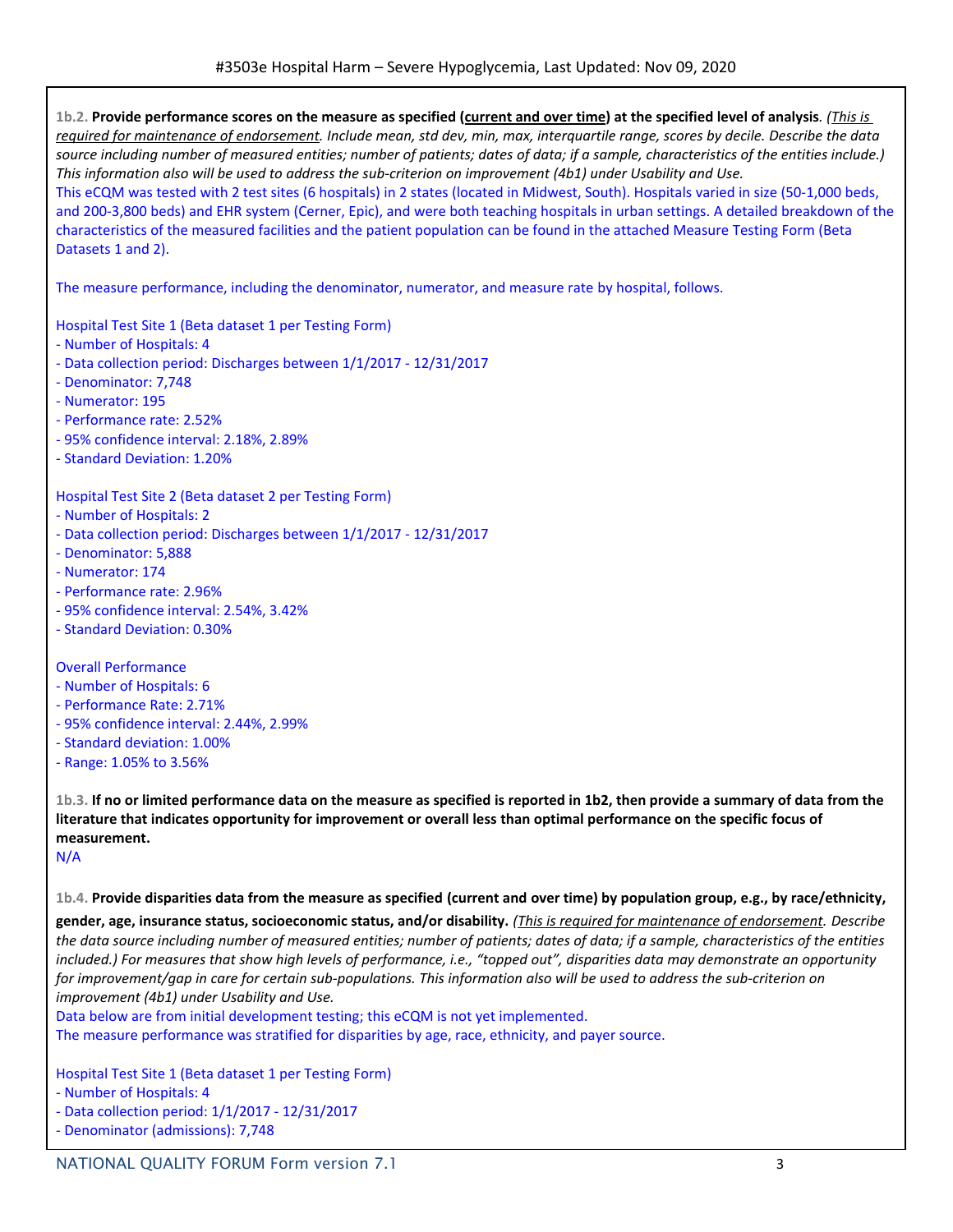Hospital Test Site 2 (Beta dataset 2 per Testing Form) - Number of Hospitals: 2 - Data collection period: 1/1/2017 - 12/31/2017 - Denominator: 5,888 Across Sites (n= 13,636, 6 hospitals) Age//Denominator//Numerator//Measure Rate (95% Confidence Interval) 18-64//7,529//206//2.7% (2.4%, 3.1%) 65+//6,107//163//2.7% (2.3%, 3.1%) Gender//Denominator//Numerator//Measure Rate (95% Confidence Interval) Male//7,130//197//2.8% (2.4%, 3.2%) Female//6,487//170//2.6% (2.3%, 3.0%) Unknown//19//2//10.5% (1.3%, 33.1%) Race//Denominator//Numerator//Measure Rate (95% Confidence Interval) Black or African American//2,967//114//3.8% (3.2%, 4.6%) White//8,386//188//2.2% (2.0%, 2.6%) Other//2,011//55//2.7% (2.1%, 3.6%) Unknown//272//12//4.4% (2.3%, 7.6%) Ethnicity//Denominator//Numerator//Measure Rate (95% Confidence Interval) Hispanic or Latino//1,080//30//2.8% (1.9%, 3.9%) Non-Hispanic//12,201//330//2.7% (2.4%, 3.0%) Unknown//355//9//2.5% (1.2%, 4.8%) (Primary) Payer//Denominator//Numerator//Measure Rate (95% Confidence Interval) Medicare//7,161//192//2.7% (2.3%, 3.1%) Medicaid//1,359//46//3.4% (2.5%, 4.5%) Private Insurance//4,225//110//2.6% (2.1%, 3.1%) Self-pay or Uninsured//171//3//1.8% (0.4%, 5.0%) Other (such as other government plans)//617//17//2.8% (1.6%, 4.4%) Unknown//103//1//1.0% (0.0%, 5.3%) It is important to note that these results are derived from a small dataset that is not generalizable to the entire population, and the datasets include many characteristics that are 'unknown' in the EHR which limits the usability of the results. 1b.5. If no or limited data on disparities from the measure as specified is reported in 1b.4, then provide a summary of data from

the literature that addresses disparities in care on the specific focus of measurement. Include citations. Not necessary if **performance data provided in 1b.4** N/A

# **2. Reliability and Validity—Scientific Acceptability of Measure Properties**

Extent to which the measure, as specified, produces consistent (reliable) and credible (valid) results about the quality of care when implemented. Measures must be judged to meet the sub criteria for both reliability and validity to pass this criterion and be *evaluated against the remaining criteria.*

**2a.1. Specifications** The measure is well defined and precisely specified so it can be implemented consistently within and across organizations and allows for comparability. eMeasures should be specified in the Health Quality Measures Format (HQMF) and the Quality Data Model (QDM).

**De.5. Subject/Topic Area** *(check all the areas that apply):*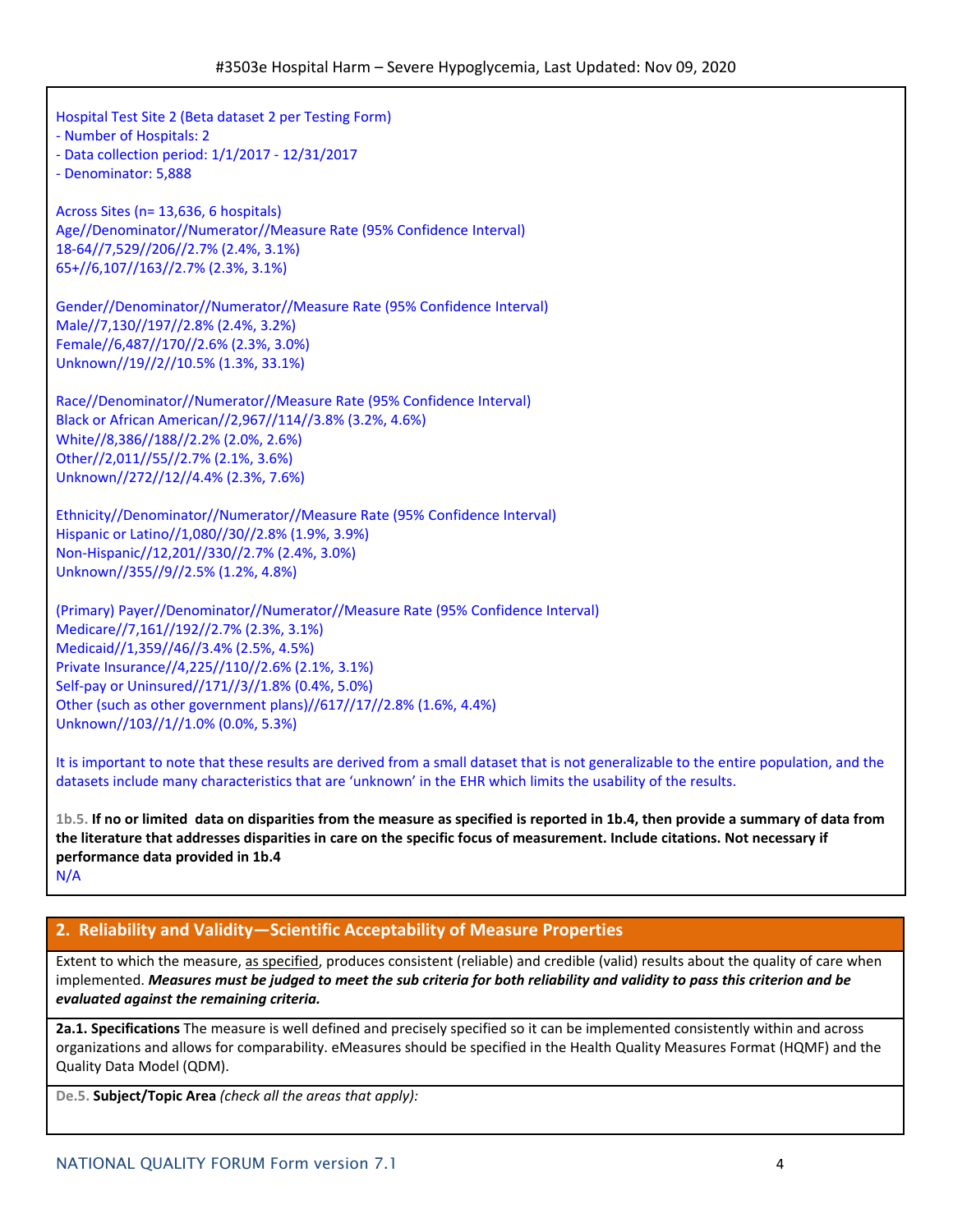**De.6. Non-Condition Specific***(check all the areas that apply):*

De.7. Target Population Category (Check all the populations for which the measure is specified and tested if any):

S.1. Measure-specific Web Page (Provide a URL link to a web page specific for this measure that contains current detailed specifications including code lists, risk model details, and supplemental materials. Do not enter a URL linking to a home page or to *general information.)*

Final measure specifications for implementation will be made publicly available on CMS' appropriate quality reporting website, once the finalized through the NQF endorsement and CMS rulemaking processes.

**S.2a. If this is an eMeasure**, HQMF specifications must be attached. Attach the zipped output from the eMeasure authoring tool (MAT) - if the MAT was not used, contact staff. (Use the specification fields in this online form for the plain-language description of the specifications)

This is an eMeasure **Attachment:** Del18c2HOP5HarmsHypoITS12172018v5\_6\_Artifacts-636824656414337046.zip,Hypoglycemia\_Bonnie\_Test\_Cases\_Results.pdf

S.2b. Data Dictionary, Code Table, or Value Sets (and risk model codes and coefficients when applicable) must be attached. (Excel or *csv file in the suggested format preferred - if not, contact staff)* Attachment **Attachment:** Del18c2HOP5HarmsHypoFeasibilityScorecard12172018\_v02.xlsx

**S.2c.** Is this an instrument-based measure (i.e., data collected via instruments, surveys, tools, questionnaires, scales, etc.)? Attach copy of instrument if available.

No, this is not an instrument-based measure **Attachment:**

**S.2d.** Is this an instrument-based measure (i.e., data collected via instruments, surveys, tools, questionnaires, scales, etc.)? Attach copy of instrument if available. Not an instrument-based measure

**S.3.1. For maintenance of endorsement:** Are there changes to the specifications since the last updates/submission. If yes, update the specifications for S1-2 and S4-22 and explain reasons for the changes in S3.2. Yes

**S.3.2. For maintenance of endorsement,** please briefly describe any important changes to the measure specifications since last measure update and explain the reasons.

This measure is a re-specification of a previously NQF-endorsed measure that has never been used in a CMS program. Changes to the measure specifications are as follows:

Numerator differences: The current Hospital Harm—Severe Hypoglycemia measure assesses whether a severe hypoglycemia event occurred during an inpatient hospitalization (dichotomous outcome). The previous NQF-endorsed measure counted number of hypoglycemia events in the numerator per patient days in the denominator.

Additionally, the Hospital Harm–Severe Hypoglycemia measure assesses the use of specific antihyperglycemic medications found in the Value Set Authority Center (VSAC) that are likely to cause hypoglycemia, within 24 hours of administration. The measure no longer has separate specifications for short-acting insulin. The previous NQF-endorsed measure differentiated between administration of short-acting insulin within 12-hours and other medications within 24 hours. These changes will ease the burden on hospitals and be meaningful to patients, while still adhering to the original intent of the

measure.

Denominator differences: The current Hospital Harm–Severe Hypoglycemia measure examines the total number of admissions with at least one antihyperglycemic agent administered during the hospital stay. The NQF-endorsed measure examined the total number of hospital days with at least one anti-diabetic agent administered.

This change aligns with the numerator change to number of admissions, which eases hospital burden. Exclusions differences: The current Hospital Harm–Severe Hypoglycemia measure specifications do not have any denominator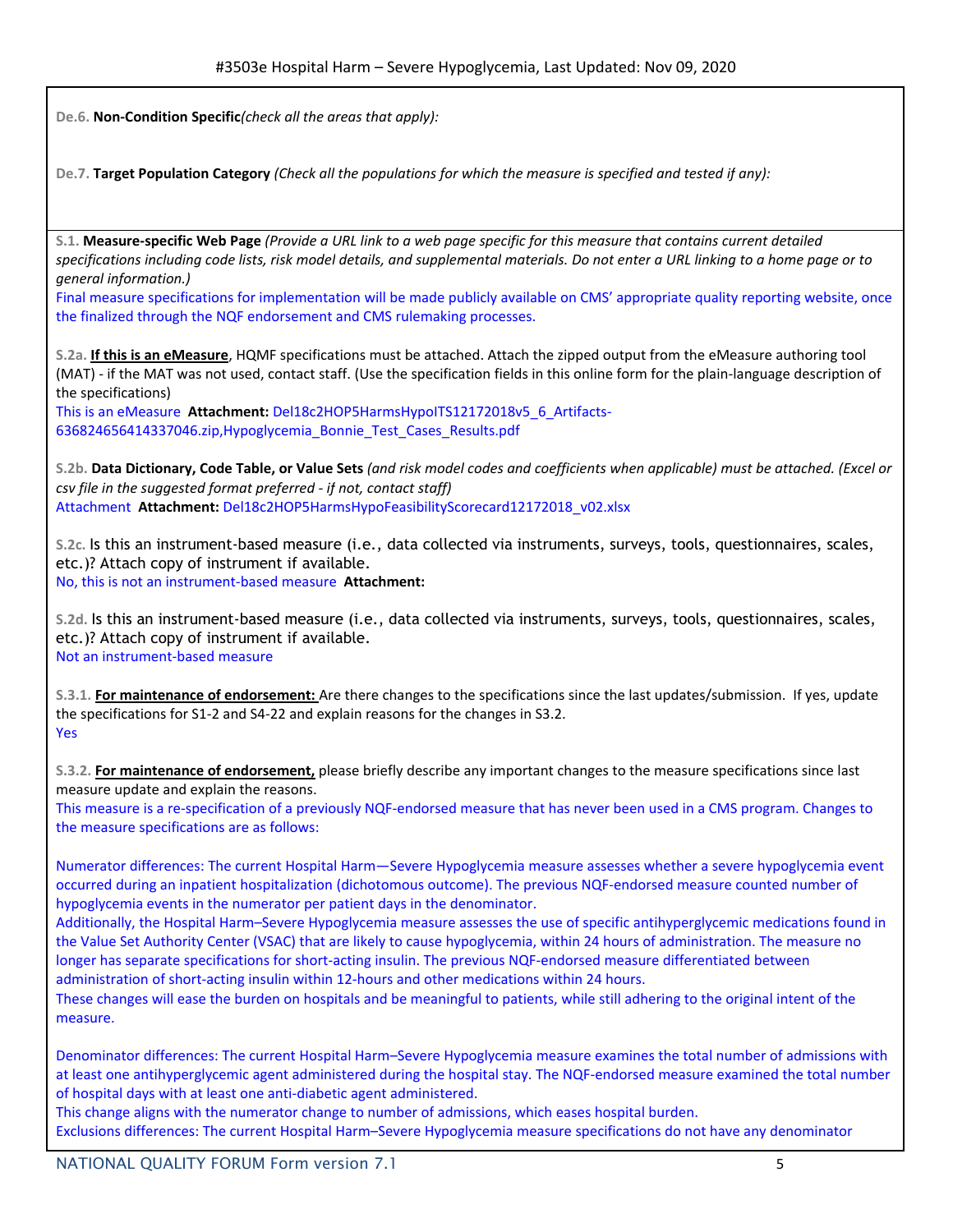exclusions; the previous NQF-endorsed measure excludes admissions with lengths of stay greater than 120 days. This exclusion was dropped as it is not applicable to the current measure specifications because the measure is not based on patient days.

S.4. Numerator Statement (Brief, narrative description of the measure focus or what is being measured about the target population, i.e., cases from the target population with the target process, condition, event, or outcome) DO NOT include the rationale for the *measure.*

IF an OUTCOME MEASURE, state the outcome being measured. Calculation of the risk-adjusted outcome should be described in the *calculation algorithm (S.14).*

The number of inpatient admissions during which a test for blood glucose with a result less than 40 mg/dL (severe hypoglycemia) where the event follows the administration of an antihyperglycemic medication within 24 hours.

S.5. Numerator Details (All information required to identify and calculate the cases from the target population with the target process, condition, event, or outcome such as definitions, time period for data collection, specific data collection items/responses, code/value sets - Note: lists of individual codes with descriptors that exceed 1 page should be provided in an Excel or csv file in *required format at S.2b)*

IF an OUTCOME MEASURE, describe how the observed outcome is identified/counted. Calculation of the risk-adjusted outcome *should be described in the calculation algorithm (S.14).*

This is an eCQM, and therefore uses electronic health record data to calculate the measure score. The time period for data collection is during an inpatient hospitalization, beginning at hospital arrival (whether through Emergency Department, observation stay, or directly admitted as inpatient).

All data elements necessary to calculate this measure are defined within value sets available in the VSAC, and listed below.

Glucose tests are represented by LOINC Codes in the value set Glucose Lab Test (2.16.840.1.113762.1.4.1045.134). Codes include both laboratory and point-of-care glucose tests, including venous or arterial blood and serum or plasma.

The antihyperglycemic medications are defined by the value set of Hypoglycemics (2.16.840.1.113762.1.4.1179.3). This value set includes medications and insulin capable of causing hypoglycemia in a patient.

To access the value sets for the measure, please visit the Value Set Authority Center (VSAC), sponsored by the National Library of Medicine, at https://vsac.nlm.nih.gov/.

**S.6. Denominator Statement** *(Brief, narrative description of the target population being measured)* All patients 18 years or older at the start of the encounter with a discharged inpatient hospital admission during the measurement period who were given at least one antihyperglycemic medication during their hospital stay. The measure includes inpatient admissions which began in the Emergency Department or in observation status.

S.7. Denominator Details (All information required to identify and calculate the target population/denominator such as definitions, time period for data collection, specific data collection items/responses, code/value sets - Note: lists of individual codes with descriptors that exceed 1 page should be provided in an Excel or csv file in required format at S.2b.)

IF an OUTCOME MEASURE, describe how the target population is identified. Calculation of the risk-adjusted outcome should be *described in the calculation algorithm (S.14).*

This measure includes all encounters aged 18 years and older at the time of admission, and all payers. Measurement period is one year. This measure is at the hospital-by-admission level; only one numerator event is counted per admission.

Inpatient Encounters are represented using the value set of Encounter Inpatient (2.16.840.1.113883.3.666.5.307).

Emergency Department visits are represented using the value set of Emergency Department Visit (2.16.840.1.113883.3.117.1.7.1.292).

Patients who had observation encounters are represented using the value set of Observation Services (2.16.840.1.113762.1.4.1111.143).

Encounters who were given at least one antihyperglycemic medication are defined by the value set of Hypoglycemics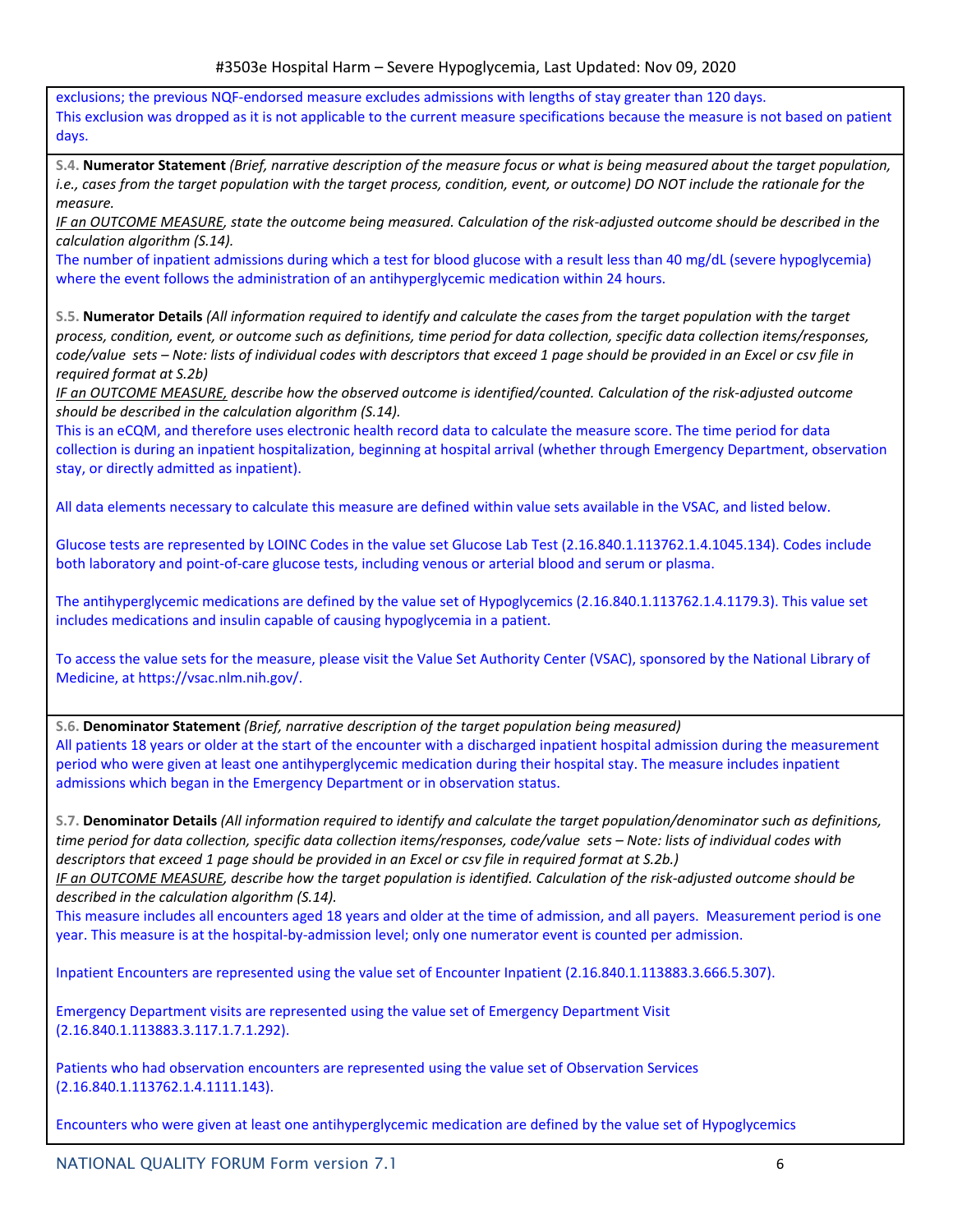(2.16.840.1.113762.1.4.1179.3), which also defines the numerator medications. This value set includes medications and insulin capable of causing hypoglycemia in a patient.

To access the value sets for the measure, please visit the Value Set Authority Center, sponsored by the National Library of Medicine, at https://vsac.nlm.nih.gov/.

**S.8. Denominator Exclusions** *(Brief narrative description of exclusions from the target population)* N/A, there are no denominator exclusions.

S.9. Denominator Exclusion Details (All information required to identify and calculate exclusions from the denominator such as definitions, time period for data collection, specific data collection items/responses, code/value sets - Note: lists of individual codes with descriptors that exceed 1 page should be provided in an Excel or csv file in required format at S.2b.) N/A

S.10. Stratification Information (Provide all information required to stratify the measure results, if necessary, including the stratification variables, definitions, specific data collection items/responses, code/value sets, and the risk-model covariates and coefficients for the clinically-adjusted version of the measure when appropriate – Note: lists of individual codes with descriptors that *exceed 1 page should be provided in an Excel or csv file in required format with at S.2b.)* N/A; this measure is not stratified.

**S.11. Risk Adjustment Type** (Select type. Provide specifications for risk stratification in measure testing attachment) No risk adjustment or risk stratification If other:

**S.12. Type of score:** Rate/proportion If other:

S.13. Interpretation of Score (Classifies interpretation of score according to whether better quality is associated with a higher score, *a lower score, a score falling within a defined interval, or a passing score)* Better quality = Lower score

S.14. Calculation Algorithm/Measure Logic (Diagram or describe the calculation of the measure score as an ordered sequence of steps including identifying the target population; exclusions; cases meeting the target process, condition, event, or outcome; time *period for data, aggregating data; risk adjustment; etc.)*

Target population: Inpatient admission encounters, all payer, where individuals are aged 18 years or older at the start of the admission and who were given at least one antihyperglycemic medication during their hospital stay, within the measurement period.

To create the denominator:

1. If the inpatient admission was during the measurement period, go to Step 2. If not, do not include in measure population.

2. Determine the patient's age in years. The patient's age is equal to the admission date minus the birth date. If the patient is 18 years or older, go to Step 3. If less than 18 years old, do not include in the measure population.

3. Determine if there was at least one antihyperglycemic medication (from the Hypoglycemic value set 2.16.840.1.113762.1.4.1179.3) administered during the inpatient hospitalization (including in the Emergency Department or observation stay if later converted into an inpatient admission). If not, do not include in the measure population.

To create the numerator, for each encounter identify:

1. Any instance of a test for blood glucose with a result less than 40 mg/dL during the encounter is considered a severe hypoglycemic event, including values from either laboratory or Point of Care (POC) testing.

2. For any value less than 40mg/dL, determine if there was an antihyperglycemic medication administered by hospital staff within the 24 hours before the event and during the hospitalization (including emergency department and observation stays contiguous with the admission). If not, do not include in the numerator.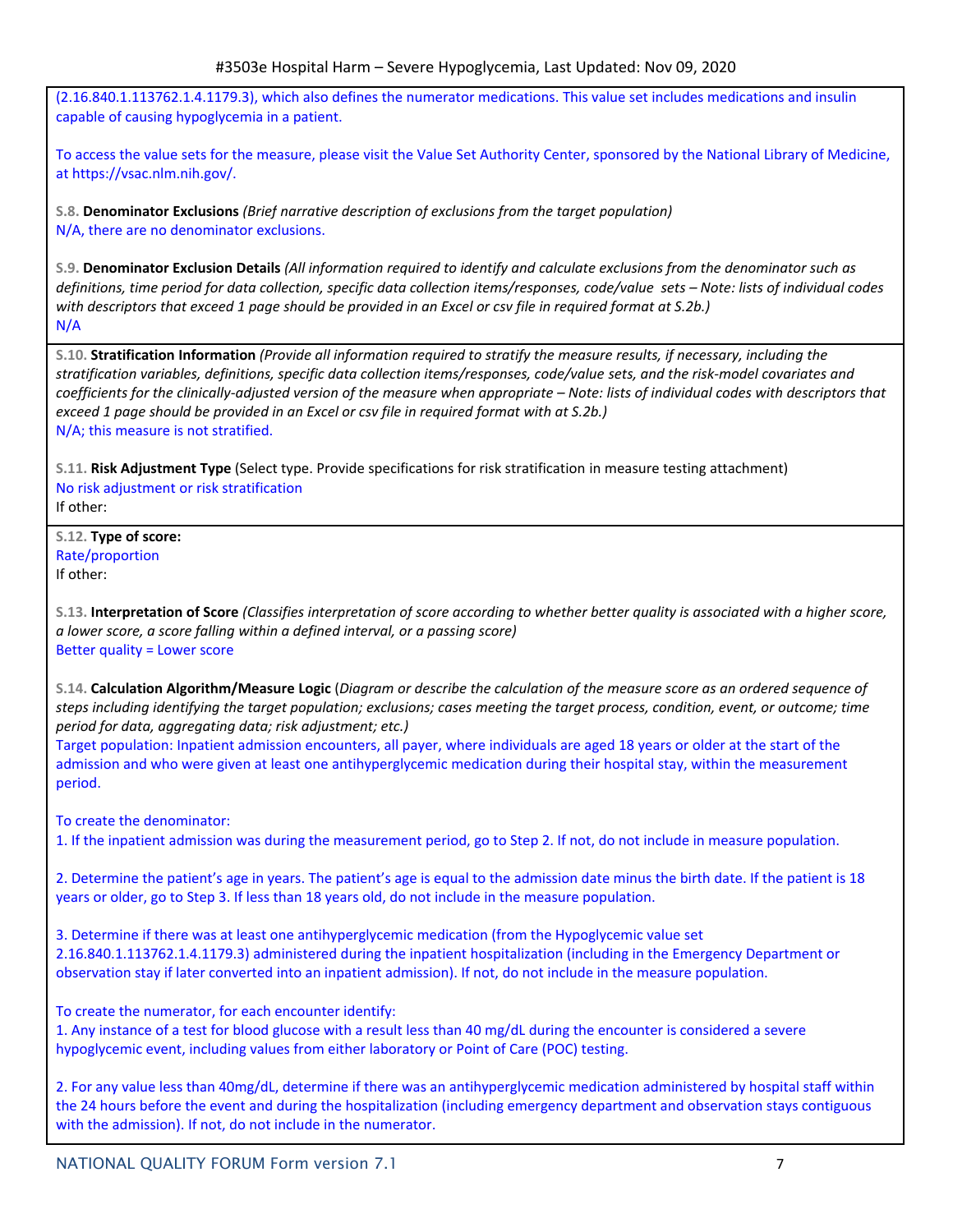a. The 24-hour time frame extends from the end of the medication administration to the start of the blood glucose test.

3. For any value less than 40mg/dL, do not include any events (identified in Step 1) if it was followed by a repeat POC test for blood glucose within 5 minutes of the initial test and with a result greater than 80 mg/dL.

a. Rationale: The measure logic does –not– require a repeat blood glucose test to be performed. The expectation is that in most cases of severe hypoglycemia, the clinical team will be treating the patient and will not immediately repeat the test. However, if the severe hypoglycemic event is suspected to be spurious, for example if the patient is clinically asymptomatic, and a repeat test is performed to confirm that suspicion, this step will remove false positives that can occur in POC testing to ensure hospitals are not penalized for erroneous results. The 5-minute time frame extends from the time that the initial blood glucose test was performed to the time that the repeat blood glucose test was performed.

Only the first qualifying severe hypoglycemic event is counted in the numerator, and only one severe hypoglycemic event is counted per encounter.

S.15. Sampling (If measure is based on a sample, provide instructions for obtaining the sample and guidance on minimum sample *size.)*

IF an instrument-based performance measure (e.g., PRO-PM), identify whether (and how) proxy responses are allowed. N/A; this measure does not use a sample or survey.

S.16. Survey/Patient-reported data (If measure is based on a survey or instrument, provide instructions for data collection and *guidance on minimum response rate.)*

Specify calculation of response rates to be reported with performance measure results. N/A; this measure does not use a sample or survey.

**S.17. Data Source** *(Check ONLY the sources for which the measure is SPECIFIED AND TESTED). If other, please describe in S.18.* Electronic Health Records

S.18. Data Source or Collection Instrument (Identify the specific data source/data collection instrument (e.g. name of database, *clinical registry, collection instrument, etc., and describe how data are collected.)*

IF instrument-based, identify the specific instrument(s) and standard methods, modes, and languages of administration. Hospitals collect EHR data using certified electronic health record technology (CEHRT). The MAT output, which includes the human readable and XML artifacts of the clinical quality language (CQL) for the measure are contained in the eCQM specifications attached. No additional tools are used for data collection for eCQMs.

S.19. Data Source or Collection Instrument (available at measure-specific Web page URL identified in S.1 OR in attached appendix at *A.1)*

No data collection instrument provided

S.20. Level of Analysis (Check ONLY the levels of analysis for which the measure is SPECIFIED AND TESTED) Facility

**S.21. Care Setting** *(Check ONLY the settings for which the measure is SPECIFIED AND TESTED)* Inpatient/Hospital

If other:

S.22. COMPOSITE Performance Measure - Additional Specifications (Use this section as needed for aggregation and weighting rules, *or calculation of individual performance measures if not individually endorsed.)* N/A

**2. Validity – See attached Measure Testing Submission Form** Del18c2HOP5HarmsHypoITSForm010219-636824679941320611.docx,Del18c2HOP5HarmsHypoTestingForm012219\_v0.2.docx

# **2.1 For maintenance of endorsement**

Reliability testing: If testing of reliability of the measure score was not presented in prior submission(s), has reliability testing of the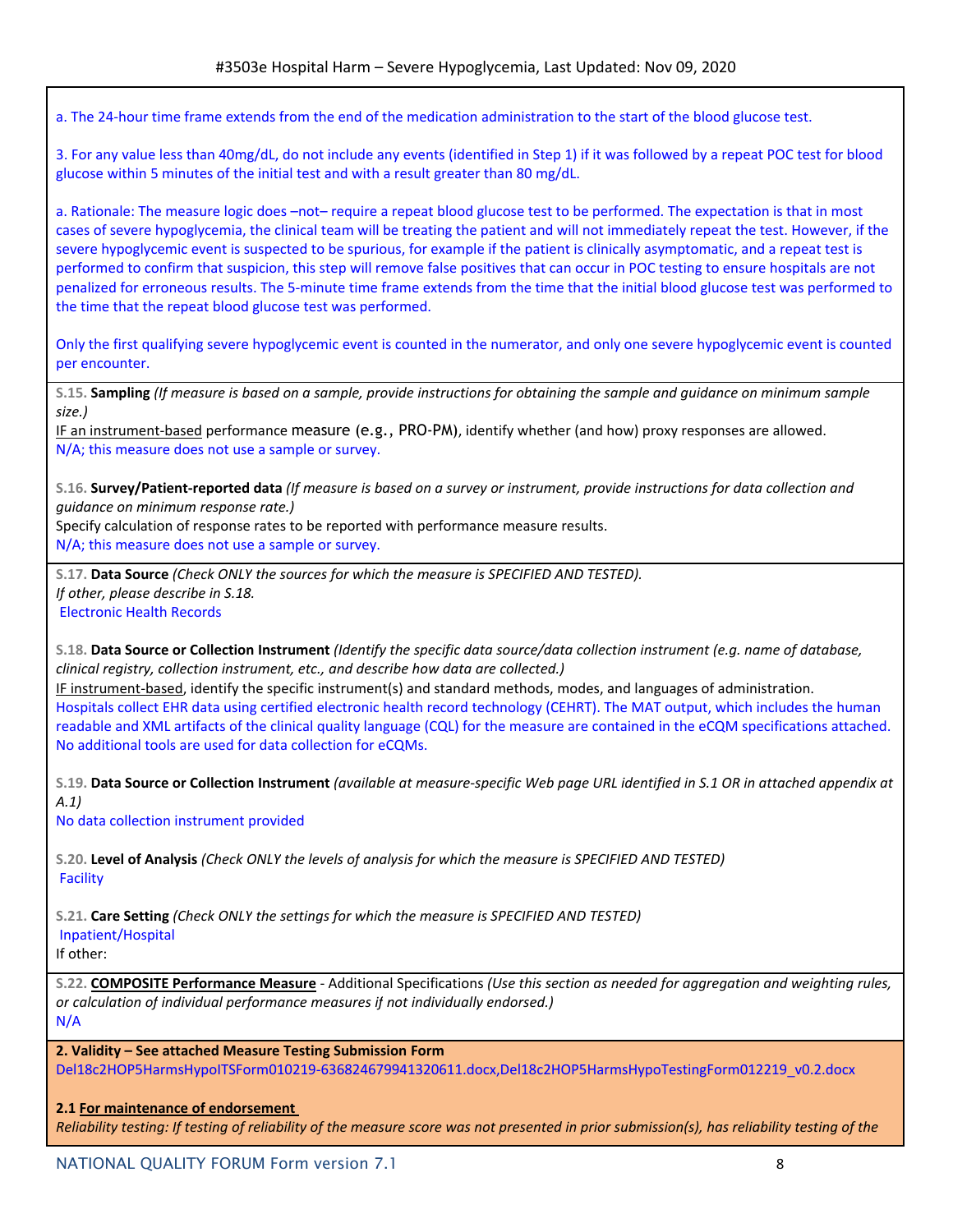measure score been conducted? If yes, please provide results in the Testing attachment. Please use the most current version of the testing attachment (v7.1). Include information on all testing conducted (prior testing as well as any new testing); use red font to *indicate updated testing.*

Yes

# **2.2 For maintenance of endorsement**

Has additional empirical validity testing of the measure score been conducted? If yes, please provide results in the Testing attachment. Please use the most current version of the testing attachment (v7.1). Include information on all testing conducted (prior *testing as well as any new testing); use red font to indicate updated testing.* Yes

### **2.3 For maintenance of endorsement**

Risk adjustment: For outcome, resource use, cost, and some process measures, risk-adjustment that includes social risk factors is not prohibited at present. Please update sections 1.8, 2a2, 2b1,2b4.3 and 2b5 in the Testing attachment and S.140 and S.11 in the online submission form. NOTE: These sections must be updated even if social risk factors are not included in the risk-adjustment strategy. You MUST use the most current version of the Testing Attachment (v7.1) -- older versions of the form will not have all required *questions.*

No - This measure is not risk-adjusted

# **3. Feasibility**

Extent to which the specifications including measure logic, require data that are readily available or could be captured without undue burden and can be implemented for performance measurement.

#### **3a. Byproduct of Care Processes**

For clinical measures, the required data elements are routinely generated and used during care delivery (e.g., blood pressure, lab test, diagnosis, medication order).

# **3a.1. Data Elements Generated as Byproduct of Care Processes.**

Generated or collected by and used by healthcare personnel during the provision of care (e.g., blood pressure, lab value, diagnosis, depression score)

If other:

### **3b. Electronic Sources**

The required data elements are available in electronic health records or other electronic sources. If the required data are not in electronic health records or existing electronic sources, a credible, near-term path to electronic collection is specified.

3b.1. To what extent are the specified data elements available electronically in defined fields (i.e., data elements that are needed *to compute the performance measure score are in defined, computer-readable fields*) Update this field for **maintenance of endorsement**.

ALL data elements are in defined fields in electronic health records (EHRs)

3b.2. If ALL the data elements needed to compute the performance measure score are not from electronic sources, specify a credible, near-term path to electronic capture, OR provide a rationale for using other than electronic sources. For maintenance of **endorsement**, if this measure is not an eMeasure (eCQM), please describe any efforts to develop an eMeasure (eCQM). N/A; this is an eCQM that uses all data elements from defined fields in the EHR.

3b.3. If this is an eMeasure, provide a summary of the feasibility assessment in an attached file or make available at a measure**specific URL. Please also complete and attach the NQF Feasibility Score Card.**

**Attachment:** Del18c2HOP5HarmsHypoFeasibilityScorecard12172018\_v02-636892935277842876.xlsx

# **3c. Data Collection Strategy**

Demonstration that the data collection strategy (e.g., source, timing, frequency, sampling, patient confidentiality, costs associated with fees/licensing of proprietary measures) can be implemented (e.g., already in operational use, or testing demonstrates that it is ready to put into operational use). For eMeasures, a feasibility assessment addresses the data elements and measure logic and demonstrates the eMeasure can be implemented or feasibility concerns can be adequately addressed.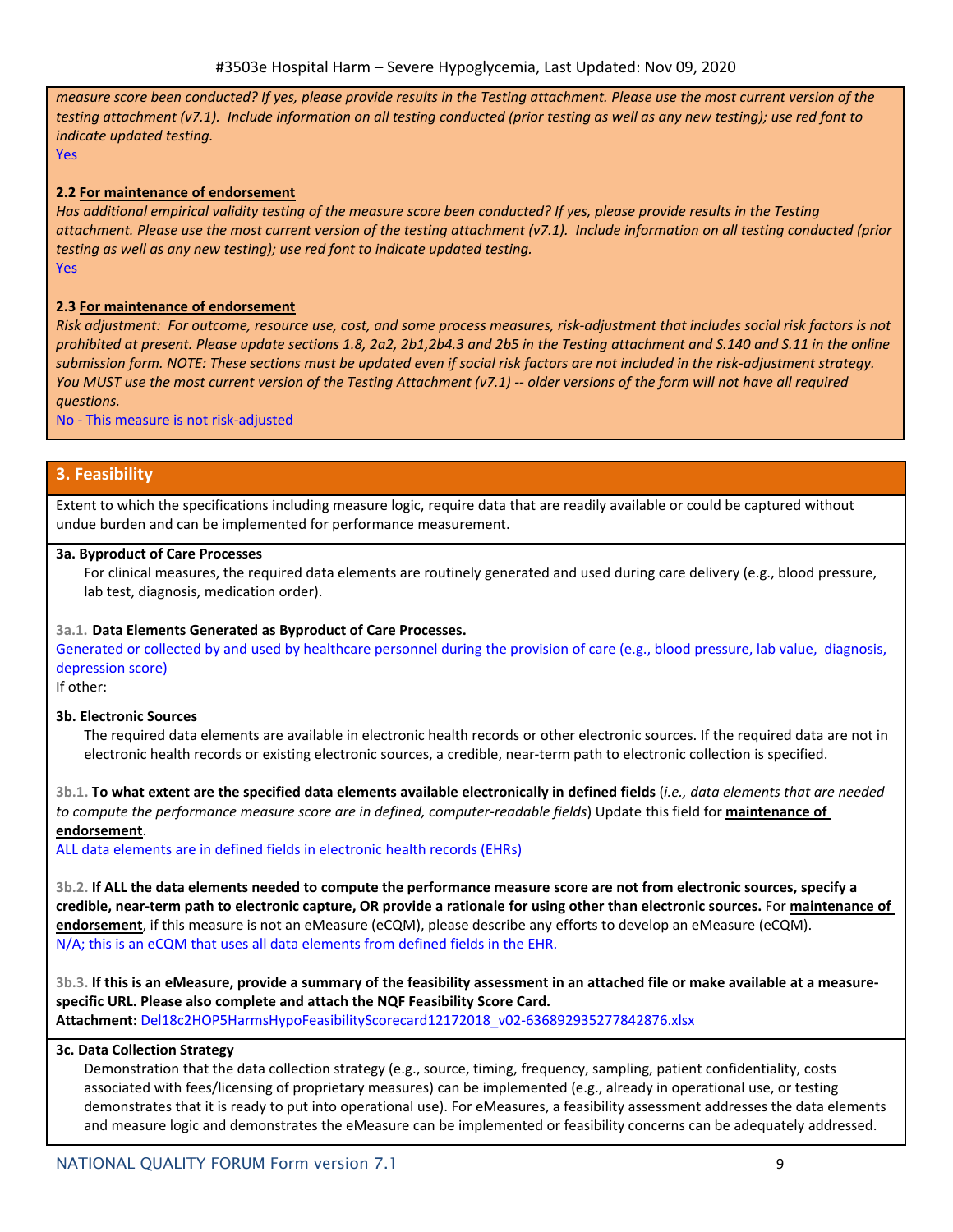3c.1. Required for maintenance of endorsement. Describe difficulties (as a result of testing and/or operational use of the measure) regarding data collection, availability of data, missing data, timing and frequency of data collection, sampling, patient **confidentiality, time and cost of data collection, other feasibility/implementation issues.**

**IF instrument-based, consider implications for both individuals providing data (patients, service recipients, respondents) and those whose performance is being measured.**

This measure is not instrument-based. As this measure has been re-specified as an eCQM and has not been implemented, difficulties with this measure have not been experienced. As noted above, feasibility assessment across six hospitals with two different EHR vendors found that all data elements used to calculate the measure were reliably available in a structured format within the EHR, captured as part of the course of care, accurately recorded information, and coded using nationally accepted terminology.

3c.2. Describe any fees, licensing, or other requirements to use any aspect of the measure as specified (e.g., value/code set, risk *model, programming code, algorithm)*.

There are no fees associated with the use of this eCQM. Value sets are housed in the Value Set Authority Center (VSAC), which is provided by the National Library of Medicine (NLM), in coordination with the Office of the National Coordinator for Health Information Technology and the Centers for Medicare & Medicaid Services.

Viewing or downloading value sets requires a free Unified Medical Language System® (UMLS) Metathesaurus License, due to usage restrictions on some of the codes included in the value sets.

Individuals interested in accessing value set content can request a UMLS license at (https://uts.nlm.nih.gov/license.html).

# **4. Usability and Use**

Extent to which potential audiences (e.g., consumers, purchasers, providers, policy makers) are using or could use performance results for both accountability and performance improvement to achieve the goal of high-quality, efficient healthcare for individuals or populations.

#### **4a. Accountability and Transparency**

Performance results are used in at least one accountability application within three years after initial endorsement and are publicly reported within six years after initial endorsement (or the data on performance results are available). If not in use at the time of initial endorsement, then a credible plan for implementation within the specified timeframes is provided.

#### **4.1. Current and Planned Use**

NQF-endorsed measures are expected to be used in at least one accountability application within 3 years and publicly reported *within 6 years of initial endorsement in addition to performance improvement.*

| <b>Specific Plan for Use</b> | Current Use (for current use provide URL) |
|------------------------------|-------------------------------------------|
| I Not in use                 |                                           |

**4a1.1 For each CURRENT use, checked above (update for maintenance of endorsement), provide:**

- Name of program and sponsor
- Purpose
- Geographic area and number and percentage of accountable entities and patients included
- Level of measurement and setting

N/A; this eCQM is under endorsement review and is not currently used in any accountability program.

4a1.2. If not currently publicly reported OR used in at least one other accountability application (e.g., payment program, certification, licensing) what are the reasons? (e.g., Do policies or actions of the developer/steward or accountable entities restrict *access to performance results or impede implementation?*)

This eCQM is not currently publicly reported or used in an accountability application because it has only recently completed respecification and is being submitted to NQF for endorsement in its re-specified form. The previously NQF-endorsed measure was not implementable because the MAT could not support the measure as specified when it was originally developed. The measure was respecified using the updates to the MAT including expression of the logic with CQL. This re-specified measure was presented to the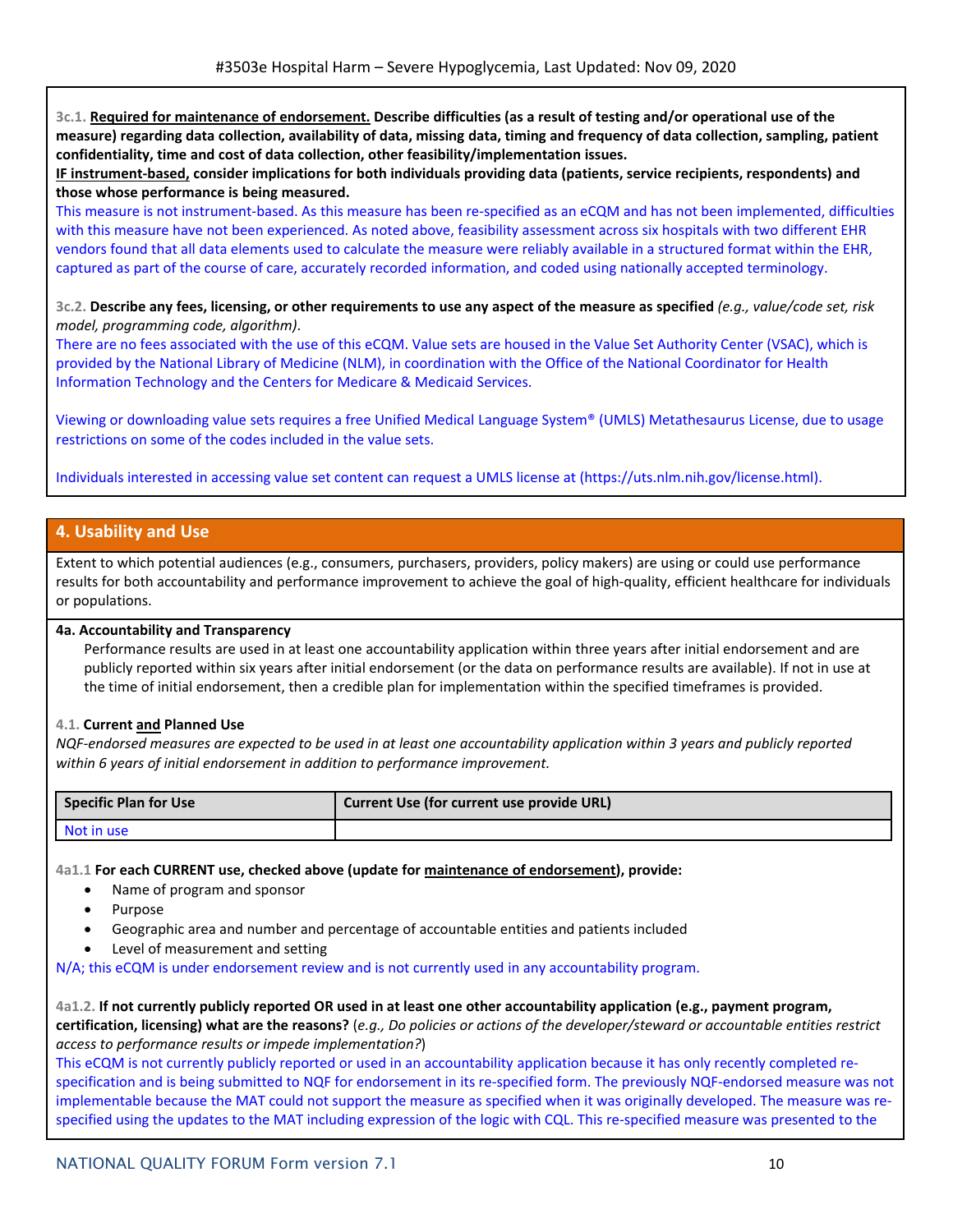Measure Applications Partnership (MAP) in December 2018 and received conditional support for rulemaking, pending NQF review and endorsement.

4a1.3. If not currently publicly reported OR used in at least one other accountability application, provide a credible plan for implementation within the expected timeframes -- any accountability application within 3 years and publicly reported within 6 years of initial endorsement. (Credible plan includes the specific program, purpose, intended audience, and timeline for implementing the measure within the specified timeframes. A plan for accountability applications addresses mechanisms for data *aggregation and reporting.*)

Following MAP's recommendations and conditional support, we envision that this measure will be considered for accountability programs through future rulemaking.

4a2.1.1. Describe how performance results, data, and assistance with interpretation have been provided to those being **measured or other users during development or implementation.**

How many and which types of measured entities and/or others were included? If only a sample of measured entities were **included, describe the full population and how the sample was selected.**

N/A; this measure has been re-specified as an eCQM and as such has not been implemented. Implementation is planned pending finalization of the NQF and CMS rulemaking processes.

4a2.1.2. Describe the process(es) involved, including when/how often results were provided, what data were provided, what **educational/explanatory efforts were made, etc.**

N/A; this measure has been re-specified as an eCQM and as such has not been implemented. Implementation is planned pending finalization of the NQF and CMS rulemaking processes.

4a2.2.1. Summarize the feedback on measure performance and implementation from the measured entities and others described **in 4d.1.**

# **Describe how feedback was obtained.**

N/A; this measure has been re-specified as an eCQM and as such has not been implemented. Implementation is planned pending finalization of the NQF and CMS rulemaking processes.

#### **4a2.2.2. Summarize the feedback obtained from those being measured.**

N/A; this measure has been re-specified as an eCQM and as such has not been implemented. Implementation is planned pending finalization of the NQF and CMS rulemaking processes.

#### **4a2.2.3. Summarize the feedback obtained from other users**

While this measure does not have usability information from measured entities, as it has been re-specified as an eCQM and has not been implemented yet, our team sought input from multiple stakeholder groups throughout the measure development process. We believe in a transparent measure development process and highly value the feedback received on the measure. During the development, a technical expert panel composed of a variety of stakeholders was engaged at various stages of the development to obtain balanced, expert input. We also solicited and received feedback on the measure through an MMS Blueprint 44-day Public Input Period during development.

4a2.3. Describe how the feedback described in 4a2.2.1 has been considered when developing or revising the measure **specifications or implementation, including whether the measure was modified and why or why not.** As noted above, input received from TEP members was instrumental to the development and specification of this measure. Feedback received during public comment was also explored during the measure testing process.

#### **Improvement**

Progress toward achieving the goal of high-quality, efficient healthcare for individuals or populations is demonstrated. If not in use for performance improvement at the time of initial endorsement, then a credible rationale describes how the performance results could be used to further the goal of high-quality, efficient healthcare for individuals or populations.

4b1. Refer to data provided in 1b but do not repeat here. Discuss any progress on improvement (trends in performance results, number and percentage of people receiving high-quality healthcare; Geographic area and number and percentage of accountable **entities and patients included.)**

If no improvement was demonstrated, what are the reasons? If not in use for performance improvement at the time of initial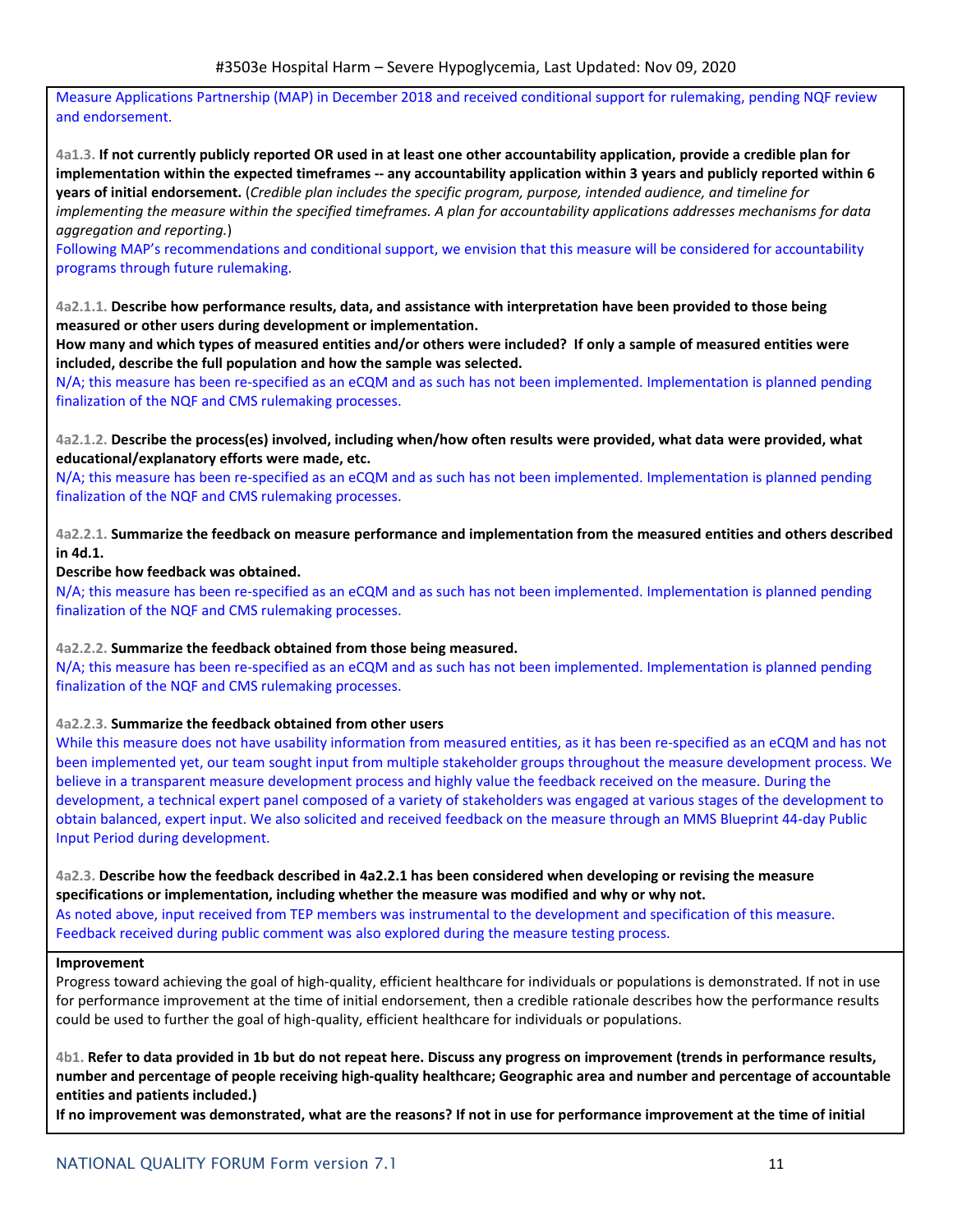endorsement, provide a credible rationale that describes how the performance results could be used to further the goal of high**quality, efficient healthcare for individuals or populations.**

This is a re-specified eCQM and there is no time trend information available regarding facility performance improvement. This eCQM is not currently used in any quality improvement programs, but a primary goal of the measure is to provide hospitals with performance information necessary to implement focused quality improvement efforts.

### **4b2. Unintended Consequences**

The benefits of the performance measure in facilitating progress toward achieving high-quality, efficient healthcare for individuals or populations outweigh evidence of unintended negative consequences to individuals or populations (if such evidence exists).

### 4b2.1. Please explain any unexpected findings (positive or negative) during implementation of this measure including unintended **impacts on patients.**

We did not identify any unintended consequences during eCQM development or testing. However, we are committed to monitoring this measure's use and assessing its potential unintended consequences over time, such as the inappropriate shifting of care and other negative unintended consequences for patients.

# **4b2.2. Please explain any unexpected benefits from implementation of this measure.**

No unexpected benefits were noted during eCQM development testing.

# **5. Comparison to Related or Competing Measures**

If a measure meets the above criteria and there are endorsed or new related measures (either the same measure focus or the same target population) or competing measures (both the same measure focus and the same target population), the measures are compared to address harmonization and/or selection of the best measure.

# **5. Relation to Other NQF-endorsed Measures**

Are there related measures (conceptually, either same measure focus or target population) or competing measures (conceptually both the same measure focus and same target population)? If yes, list the NQF # and title of all related and/or competing measures. No

**5.1a. List of related or competing measures (selected from NQF-endorsed measures)**

**5.1b. If related or competing measures are not NQF endorsed please indicate measure title and steward.**

#### **5a. Harmonization of Related Measures**

The measure specifications are harmonized with related measures;

**OR**

The differences in specifications are justified

5a.1. If this measure conceptually addresses EITHER the same measure focus OR the same target population as NQF-endorsed **measure(s):**

**Are the measure specifications harmonized to the extent possible?**

5a.2. If the measure specifications are not completely harmonized, identify the differences, rationale, and impact on **interpretability and data collection burden.**

N/A

### **5b. Competing Measures**

The measure is superior to competing measures (e.g., is a more valid or efficient way to measure);

**OR**

Multiple measures are justified.

5b.1. If this measure conceptually addresses both the same measure focus and the same target population as NQF-endorsed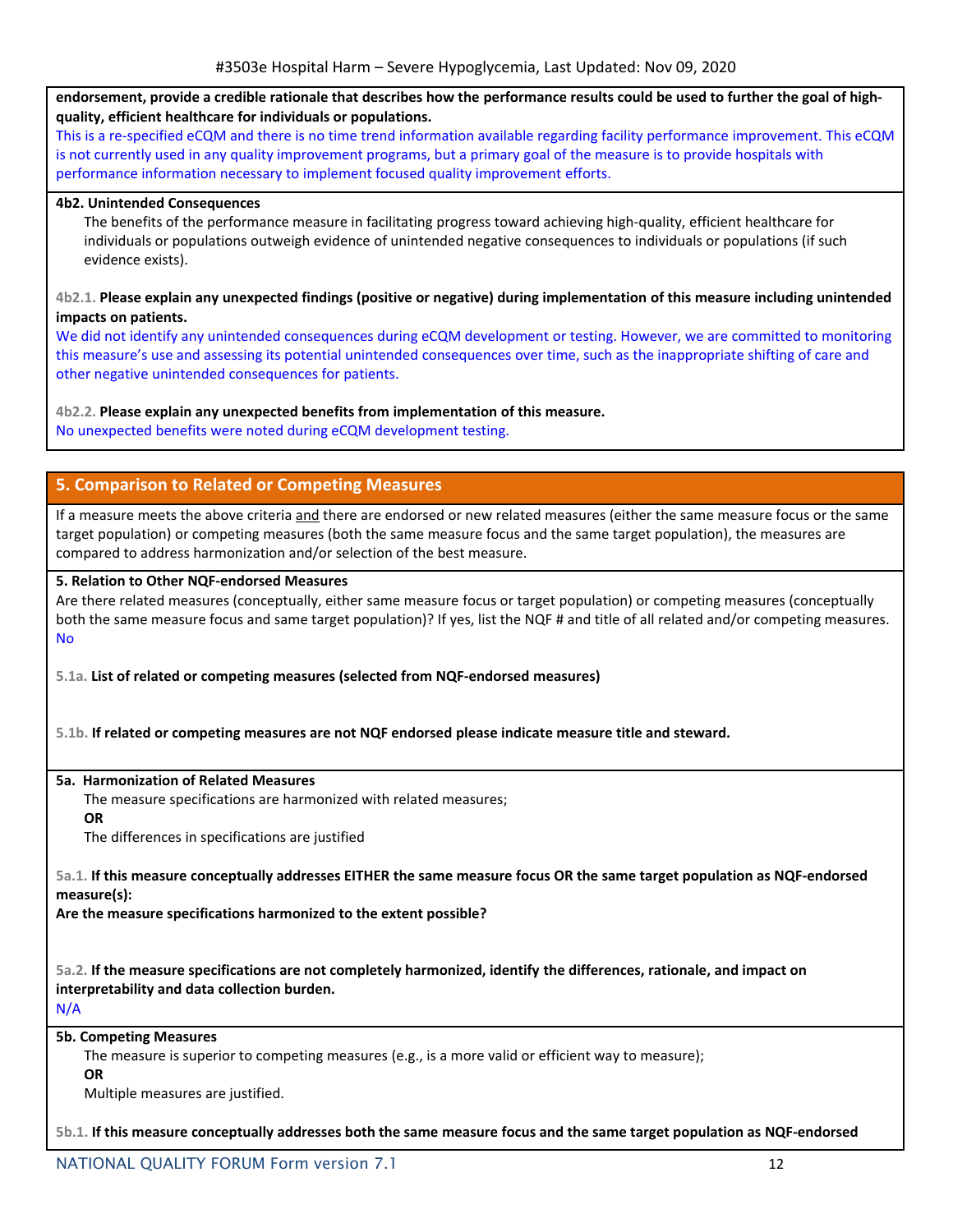#### **measure(s):**

Describe why this measure is superior to competing measures (e.g., a more valid or efficient way to measure quality); OR provide **a rationale for the additive value of endorsing an additional measure. (Provide analyses when possible.)** N/A

# **Appendix**

**A.1 Supplemental materials may be provided in an appendix.** All supplemental materials (such as data collection instrument or methodology reports) should be organized in one file with a table of contents or bookmarks. If material pertains to a specific submission form number, that should be indicated. Requested information should be provided in the submission form and required attachments. There is no guarantee that supplemental materials will be reviewed. No appendix **Attachment:**

# **Contact Information**

- **Co.1 Measure Steward (Intellectual Property Owner):** Centers for Medicare & Medicaid Services
- **Co.2 Point of Contact:** Helen, Dollar-Maples, Helen.Dollar-Maples@cms.hhs.gov, 410-786-7214-
- **Co.3 Measure Developer if different from Measure Steward:** IMPAQ International, LLC
- **Co.4 Point of Contact:** Benjamin, Shirley, bshirley@impaqint.com, 202-774-1964-

### **Additional Information**

# **Ad.1 Workgroup/Expert Panel involved in measure development**

Provide a list of sponsoring organizations and workgroup/panel members' names and organizations. Describe the members' role **in measure development.**

Technical Expert Panel Members:

David Baker, MD, MPH, The Joint Commission Cynthia Barnard, PhD, MBA, MSJS, Northwestern Memorial Healthcare Lisa Freeman, BA, Connecticut Center for Patient Safety Patrick Guffey, MD, University of Colorado Department of Anesthesiology David Hopkins, MS, PhD, Stanford University Kevin Kavanagh, MD, MS, Health Watch USA Joseph Kunisch, PhD, RN-BC, Memorial Hermann Hospital System Timothy Lowe, PhD, Premier Inc. Jennifer Meddings, MD, MSc, University of Michigan Health System Christine Norton, MA, Patient/Consumer/Caregiver Amita Rastogi, MD, MHA, CHE, MS, Remedy Partners Karen Zimmer, MD, MPH, Jefferson School of Population Health Julia Hallisy, The Empowered Patient Coalition (served from March 2017 to September 2017) Jennifer Meddings, MD, MSc, University of Michigan Health System (served from March 2017 to October 2018) Eric Thomas, MD, MPH, McGovern Medical School at University of Texas Health (served from March 2017 to October 2018) Technical Advisory Group Members: Andy Anderson, MD, MBA, RWJBarnabas Health and Rutgers University Matt Austin, MS, PhD, John Hopkins Medicine Ann Borzecki, MD, Department of Veteran´s Affairs John Bott, The Leapfrog Group Kyle Bruce, DPM, Riverbend Medical Group David C. Chang, PhD, MPH, MBA, Massachusetts General Hospital, Harvard Medical School Hazel R. Crews, MHA, MHS, CPHQ, Indiana University Health Melissa Danforth, The Leapfrog Group Richard Dutton, MD, Baylor University Marybeth Foglia, RN, PhD, MA, National Center for Ethics in Healthcare

- Jeff Giullian, MD, MBA, DaVita Kidney Care
- Maryellen Guinan, America´s Essential Hospitals